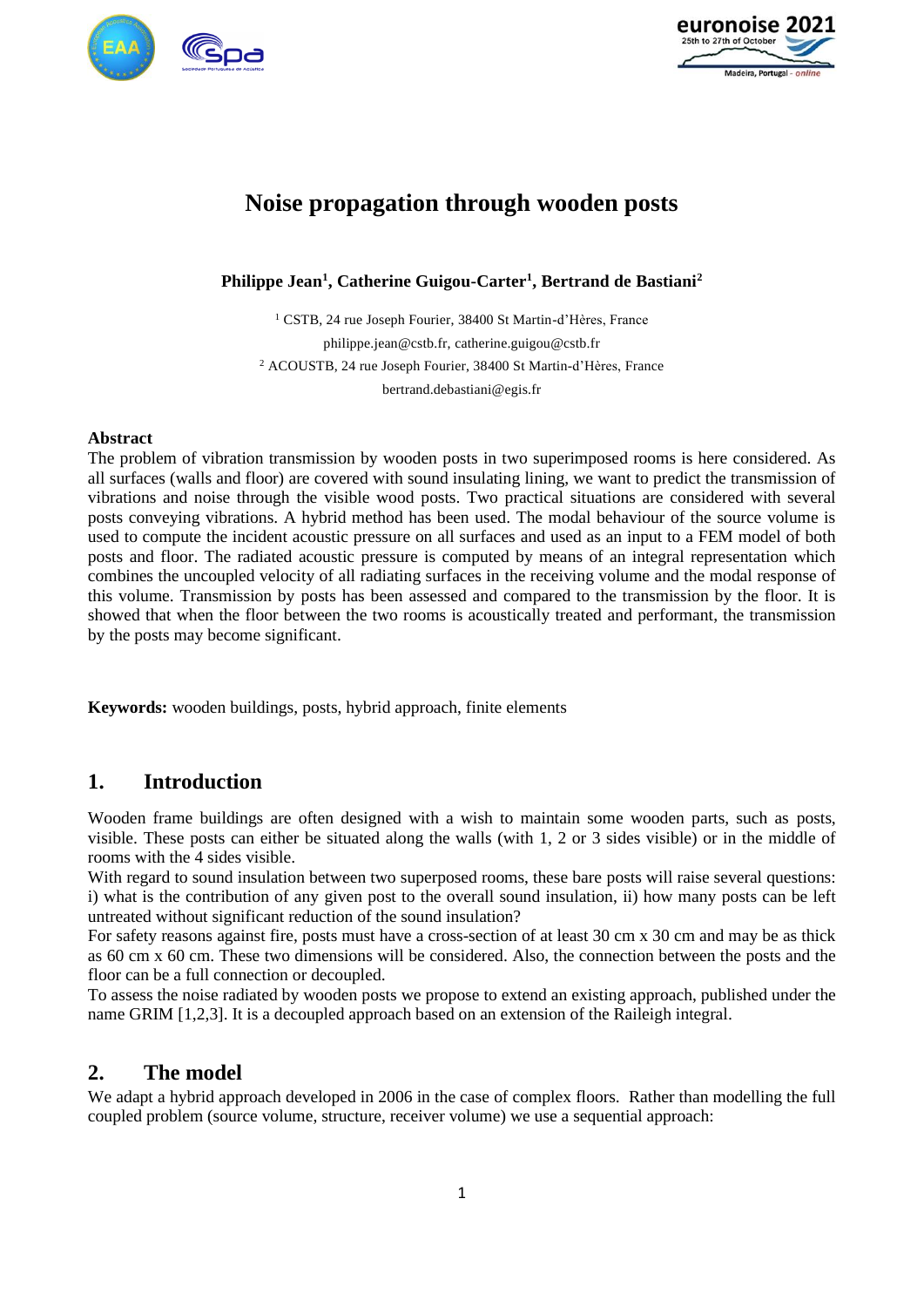



- 1) Computation of the pressure field in the volume containing the acoustic source. This field is computed using a modal approach considering a rectangular volume, therefore neglecting the effect of the posts. The incident pressure on any surface is then retained (floor, posts,..). Note that any other acoustic model can be employed, such as beam tracing.
- 2) Computation of the structural response of the complete structure: floor + posts, or only posts, when excited by the incident pressure field. A 3D FEM software is here employed, but any model can be employed such as analytical models.
- 3) Based on the known surface velocities (surfaces in the receiving volume), the sound pressure field is computed using the GRIM approach.

The GRIM approach is an integral approach which generalizes the Rayleigh integral. Full developments can be found in [1,2,3].

We consider a rectangular volume *V* with one vibrating boundary *Sv* and 5 acoustic surfaces of known absorption. We define *GV(M,Q)* as being the pressure at *M* due to a unit source at *Q* placed in *V'* which is the same volume as *V* but with a rigid *Sv* surface.  $G_V$  is then a particular Green function. We note  $v$  the normal velocity on *Sv*. The use of  $G_V$  in a classical boundary representation in *V* will give the expression of the acoustic pressure P as

$$
P(M) = -j\omega\rho \int_{S_n} v(Q)G_V(M,Q)dS(Q)
$$
 (1)

This expression is an extension of the Rayleigh integral with a more complex Green function.

 $G_V$  is here computed using a simple modal computation, based on cosine modes. Any other acoustic model can be employed. The above expression is a fully coupled integral since *P* and *V* are related (full coupling).

The weak coupling here employed assumes that once *G<sup>V</sup>* and *V* are known *P* is simply obtained by carrying the integration of the  $G_V$ *V* product over  $S_V$ .

We here generalize this integral to the case of a floor with one or several posts in both volumes.  $S<sub>v</sub>$  is therefore the sum of the contributions of ceiling and/or posts' bare sides radiating in the receiving volume.

In practice*,* the sound pressure *P* is computed at 30 random positions and averaged (rms). The radiated power (total or for any group of surfaces) is computed as

$$
Wr = \langle P^2 \rangle . A/4 \rho c \tag{2}
$$

where  $\langle P^2 \rangle$  is the mean square pressure value and *A* is the total absorption area. From the knowledge of both incident and radiated powers on/from a post, one can compute the sound reduction index

$$
R = 10 \cdot \log(Wi/Wr) \qquad Wi = P^2 \cdot S/4\rho c \tag{3}
$$

*S* is the total excited surface. *S* may be just the floor, the floor and posts, just the posts or any given post since the insulated floor or posts are not included in *S*.

The approach here employed assumes weak coupling between both acoustical volumes and the structure (floor and posts). This means, on the source side, that the radiation of the structure does not modify the acoustic response of the volume; on the receiver side, the acoustic pressure in the volume is similarly assumed to have no significant effect on the velocity field on the structure. This assumption is fully valid [1,2,3] for large volumes (it would not be true, for instance, for the volume withing a double glazing).

This approach greatly reduces computation times and will allow computations to be carried up to the onethird octave band 2000 Hz. One computation takes about 1 hour.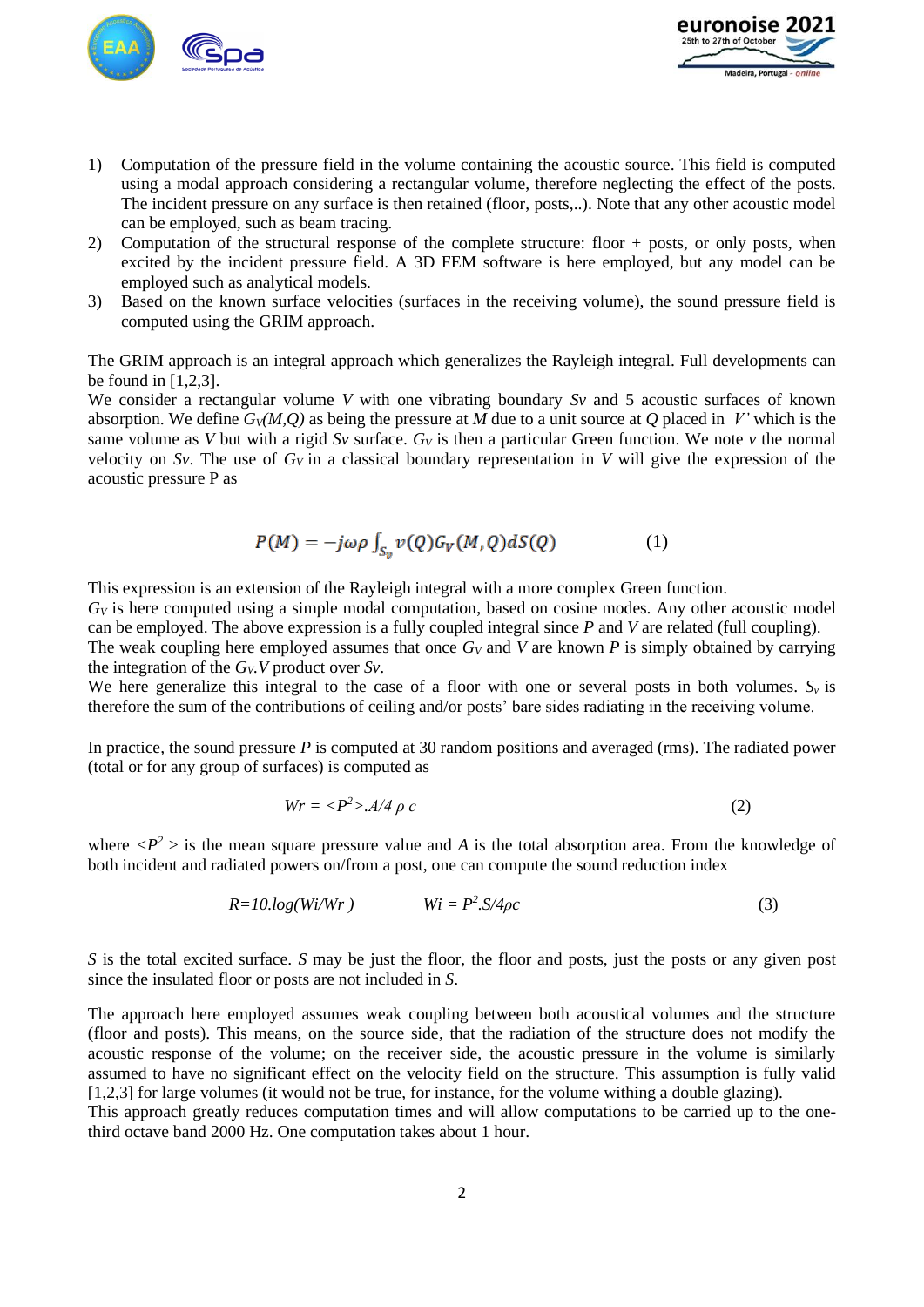



This method is synthesized in Figure 1.

On the left: a decoupled structural computation (decoupled from the volumes) with 3D finite elements (step 2). On the right: modal acoustic computation in the volumes: to compute the rms pressure and the incident pressure on S in the source volume (step 1) and to compute the radiated noise.



Figure 1 – General diagram of the decoupled process

## **3. Numerical application**

### **3.1 Cases considered**

We consider two superimposed rooms with wooden posts at different positions. The two cases differ by the size of the rooms and the numbers of posts.

Case 1 considers two volumes of dimensions  $3x3x2.5m<sup>3</sup>$  with three posts along the facades (with one in a corner); this size of rooms could represent bedrooms. In case 2 (larger volumes more adapted o represent living rooms) the dimensions are  $5x4x2.5$  m<sup>3</sup> with six posts: four along the facades, one in a corner and one central post. The reverberation time in all rooms is taken as 0.5 sec.

Central, façade and corner posts have respectively 4,3 and 2 excited (source side)/ radiating (receiver side) surfaces. In each case, the posts are either 30 cm x 30 cm or 60 cm x 60 cm and the posts are either fully connected (continuity of displacement) or disconnected (a small 1 mm gap around the posts) from the floor. The case of an untreated 16 cm wooden CLT floor is also computed.

A point source is placed close to a post, 1 m above the floor. Figure 2 shows a horizontal view of both cases (rotated sketch). Each square corresponds to a post (2 sizes). The \* marks correspond to boundary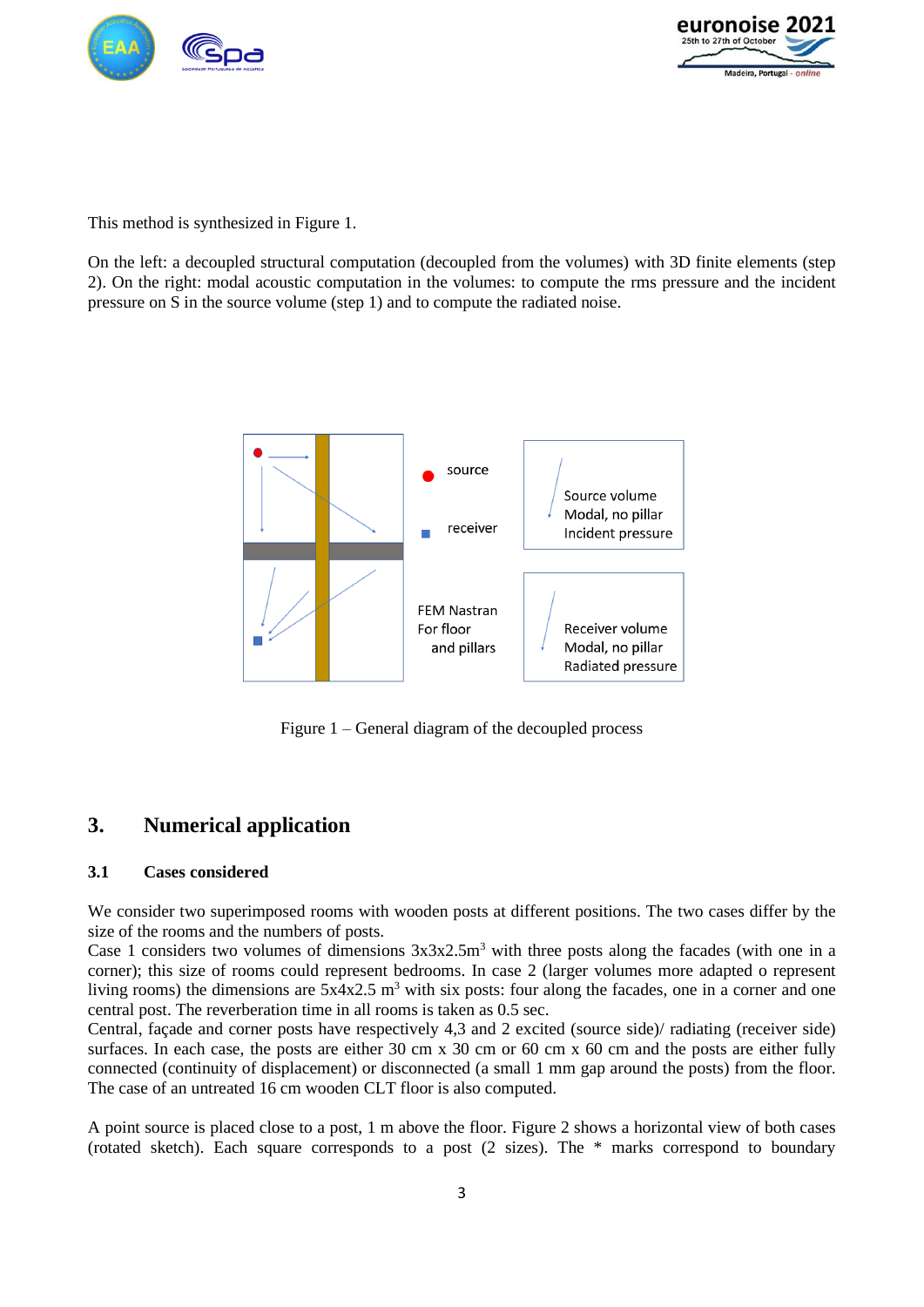



conditions: the posts are clamped at both extremities; the floor is simply supported along its periphery. Note that the posts are only partly inside the volumes.

For these two cases, the standardized sound level difference  $(D_{nT})$  can be deduced from the presented sound reduction by deducing 1 dB assuming negligeable the other flanking transmission paths; a similar adjustment can be applied for the associated sound insulation  $(D_{nT,w}+C=D_{nT,A})$ from the weighted sound reduction index  $R_w + C = R_A$ .

The French regulation regarding sound insulation between dwellings requires to achieve the performance of  $D_{nT,A} = 53$  dB. To reach this performance level, it is usually considered that the separating element should have a performance of around  $R_A = 59$  dB.



Figure 2 – Two configurations: living rooms  $(5x4 \text{ m}^2)$  and bedrooms  $(3x3 \text{ m}^2)$ 

Figure 3 gives a 3D overview (rotated view) of the problem in the case of the large volumes and 30 cm x 30 cm posts. This snapshot results from a calculation at 500 Hz. The top volume (on the left) contains the source, and the sound pressure levels are displayed on all surfaces. The right volume is the receiver side and the velocity levels on all surfaces are displayed. The full volumes and full posts are displayed as thin lines. In this Figure to a simple 16 cm wooden CLT floor (no insulation) is considered.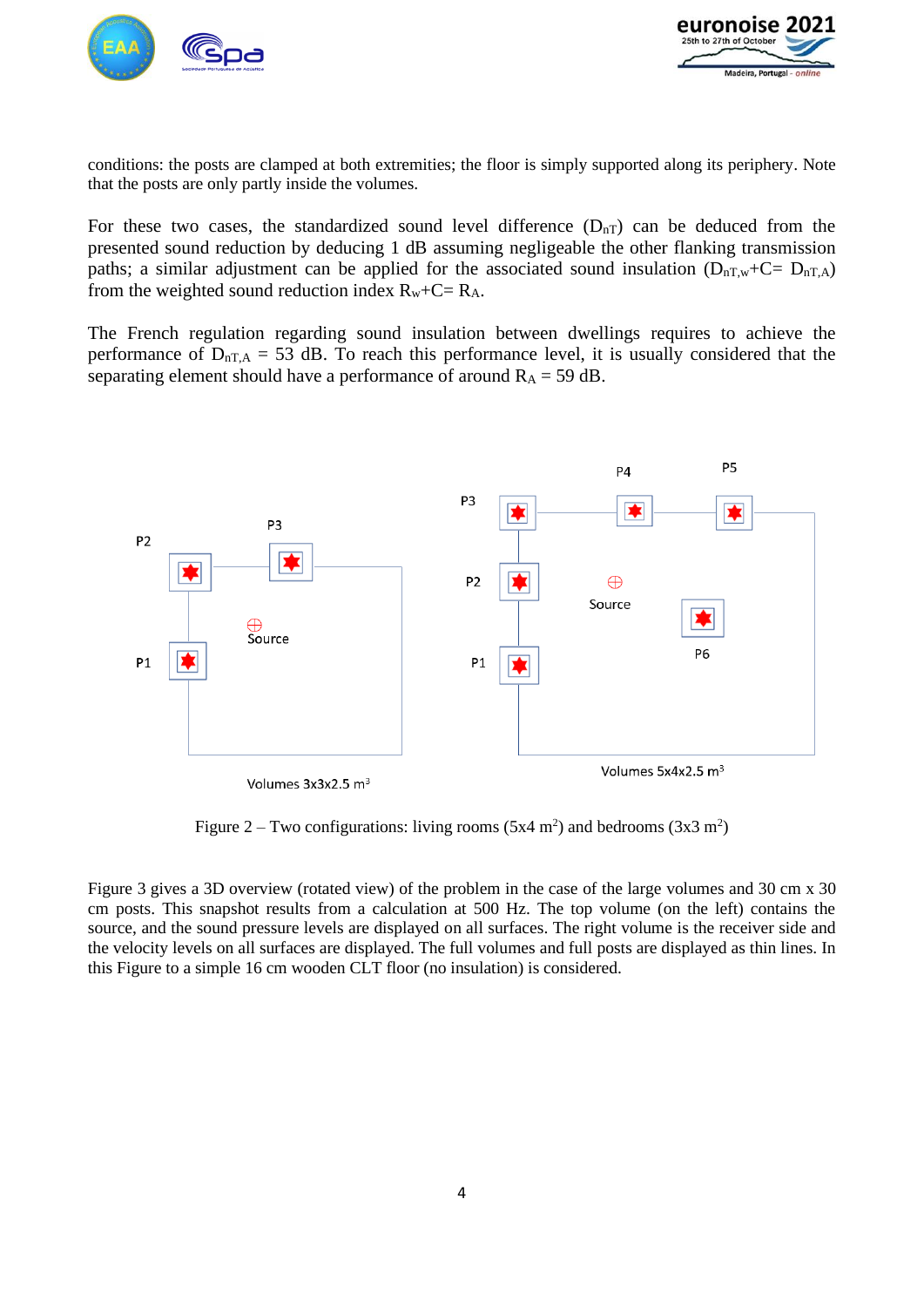





Figure 3 – Global view in the case of large volumes (living rooms) at 500 Hz. Source volume (left): incident pressure. Receiver volume (right): normal velocity.

#### **3.2 Small volumes**

Figures 4a et 4b show at 500 Hz and for the case of a simple 16-cm thick untreated wooden floor, a combined view of the incident acoustic pressure level (left side with a dynamic range of 60 dB) and on the right side the normal velocity level on all vibrating surfaces (dynamic range of 180 dB).



Figure 4 – Bedrooms: incident pressure (dynamic range 60 dB) and normal velocity (dynamic range 180 dB) (resp. source and receiver volumes). Left) 30 cm square posts, right) 60 cm square post. 500 Hz.

Figure 5 shows the sound reduction index (R) of these two cases together with a measured R for an efficiently treated floor as measured in CSTB's laboratory. This floor has an overall thickness of 33 cm and is composed of a CLT floor with a floating floor and a suspended fireproof ceiling.

Figure 5 shows four cases: two post cross-sections and either connected or disconnected posts. Each graph compares R for i) the 33 cm measured floor  $(*)$ , the 16 cm bare floor used in the full computations (figure 4)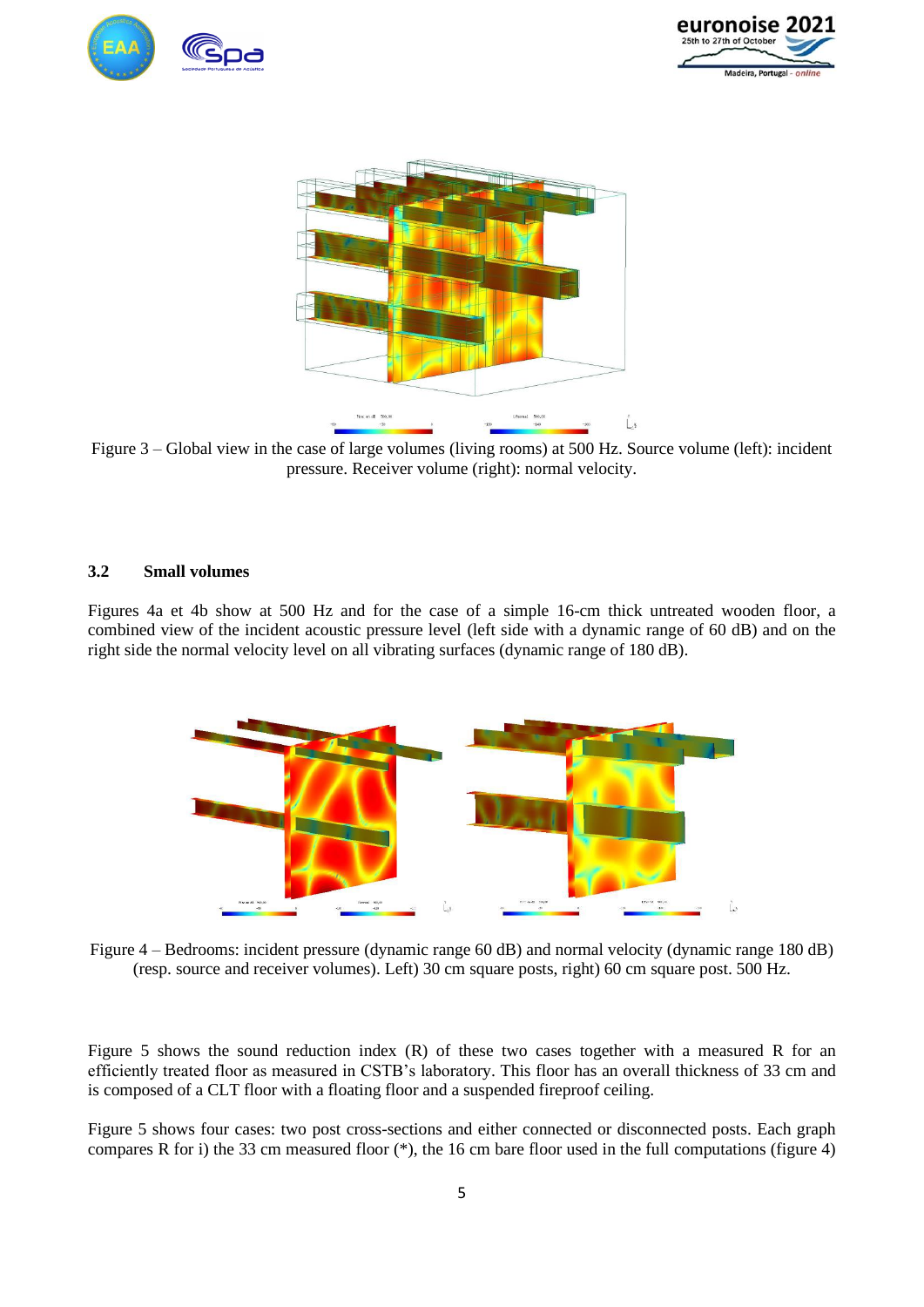



(posts insulated) (o) and iii)  $\Box$ ) the case of the insulated floor with 3 posts excited and radiating (the floor is assumed not to radiate). The sound transmitted by the 30 cm posts is higher (lower R) than the transmission by a treated floor. The 60 cm posts transmit less than the insulated floor below 630 Hz and becomes comparable at higher frequencies.



Figure 5 - Transmission Loss R in dB for the small volumes. Two post sizes, two types of floor/posts contact.

Figure 6 shows separate spectra of R for each post assuming that the other posts are insulated. Note that results for posts 1 and 3 are identical since the problem is fully symmetric (see Figure 2). For the narrower posts, the corner post (number 2) has the highest transmission loss below 400 Hz.



Figure 6 – Small volumes: contribution of the 3 posts (see Figure 2).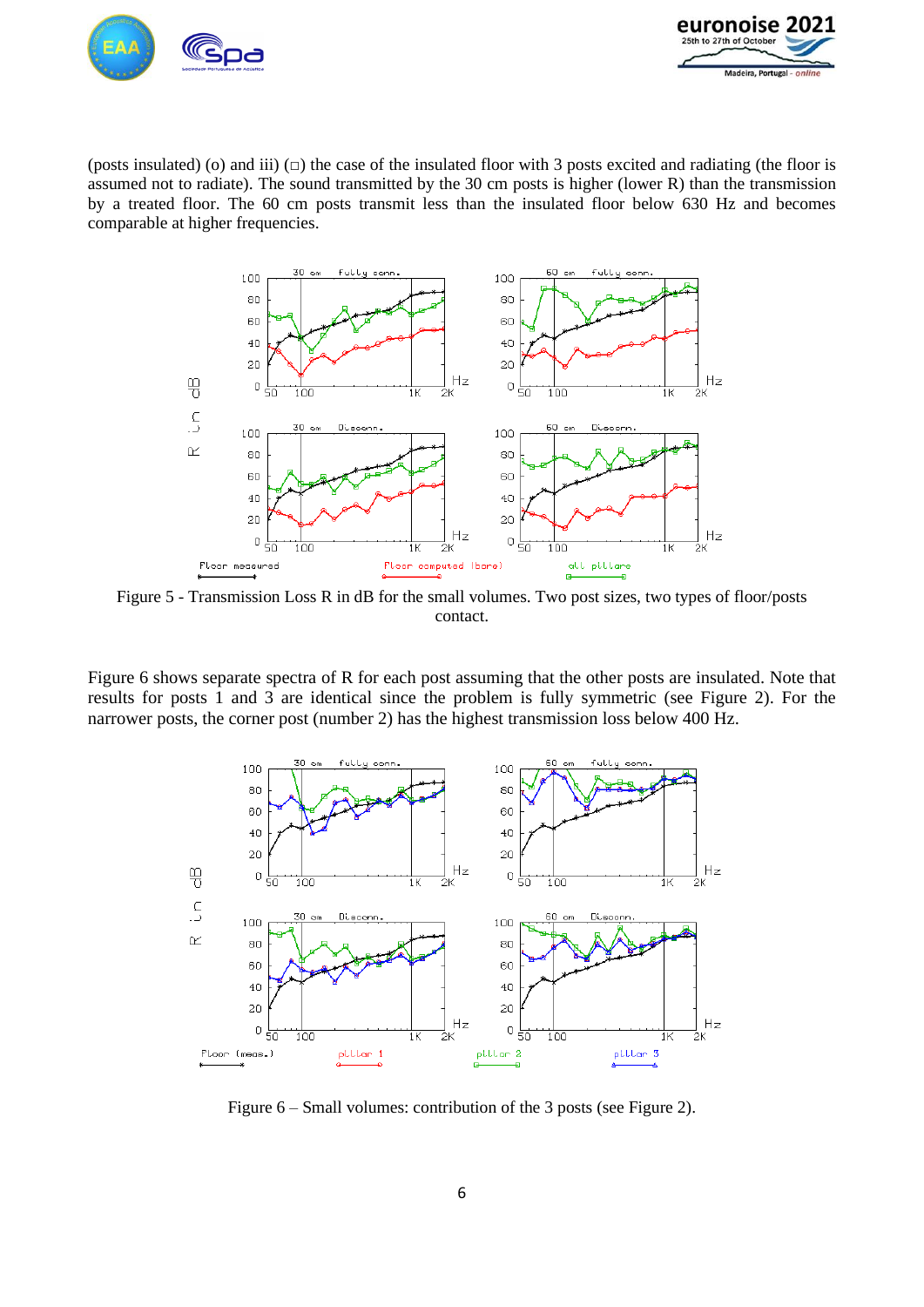



Table 1 gives the values of the global index  $R_A$  for the different cases as well as  $R_A$  for the floor insulated on both sides. No significant difference can be seen between connected and disconnected posts. The 30 cm posts show a lower  $R_A$  than the insulated floor (56 compared to 69) and should be treated if one does not want a significant degradation of the floor's performance by adding posts. For the 60 cm posts this is not necessary (76 higher than 69). The R<sub>A</sub> index of the insulated floor is 69 dB and if we aim at 59 dB in all calculations for posts (grouped or separated) this is achieved only for the 60-cm posts.

In this case, connecting the posts to the floor (as would be expected in a real building) is associated to an improvement of the performance; the improvement being higher for the corner post (6-7 dB instead of 2-3 dB). When all posts are considered the effect of the connection between posts and floor almost disappears (only 1 dB difference).

|             | Post 1 | Post 2<br>Post 3 |    | All Posts |  |  |
|-------------|--------|------------------|----|-----------|--|--|
| $30$ /conn. | 64     | 73               | 64 | 56        |  |  |
| 30/disc.    | 62     | 67               |    | 57        |  |  |
| $60$ /conn. | 83     | 85               | 83 |           |  |  |
| 60/disc.    |        | 82               |    | 76        |  |  |
| 33 cm       | 69     |                  |    |           |  |  |
| Floor       |        |                  |    |           |  |  |

| Table $1 - R_A$ in dB for the different cases (small volumes).       |  |
|----------------------------------------------------------------------|--|
| 4 cases: 2 post sizes (30 or 60 cm), 2 types of contact posts/floor. |  |

#### **3.3 Large volumes**

Figures 7a et 7b show at 500 Hz and for the case of a simple 16-cm untreated wooden floor, a combined view of the incident acoustic pressure level (left side with a dynamic range of 60 dB) and on the right side the normal velocity level on all vibrating surfaces (dynamic range of 180 dB).



Figure 7 – Living rooms: incident pressure (dynamic range 60 dB) and normal velocity (dynamic range 180 dB) (resp. source and receiver volumes). Left) 30 cm square posts, right) 60 cm square post. 500 Hz.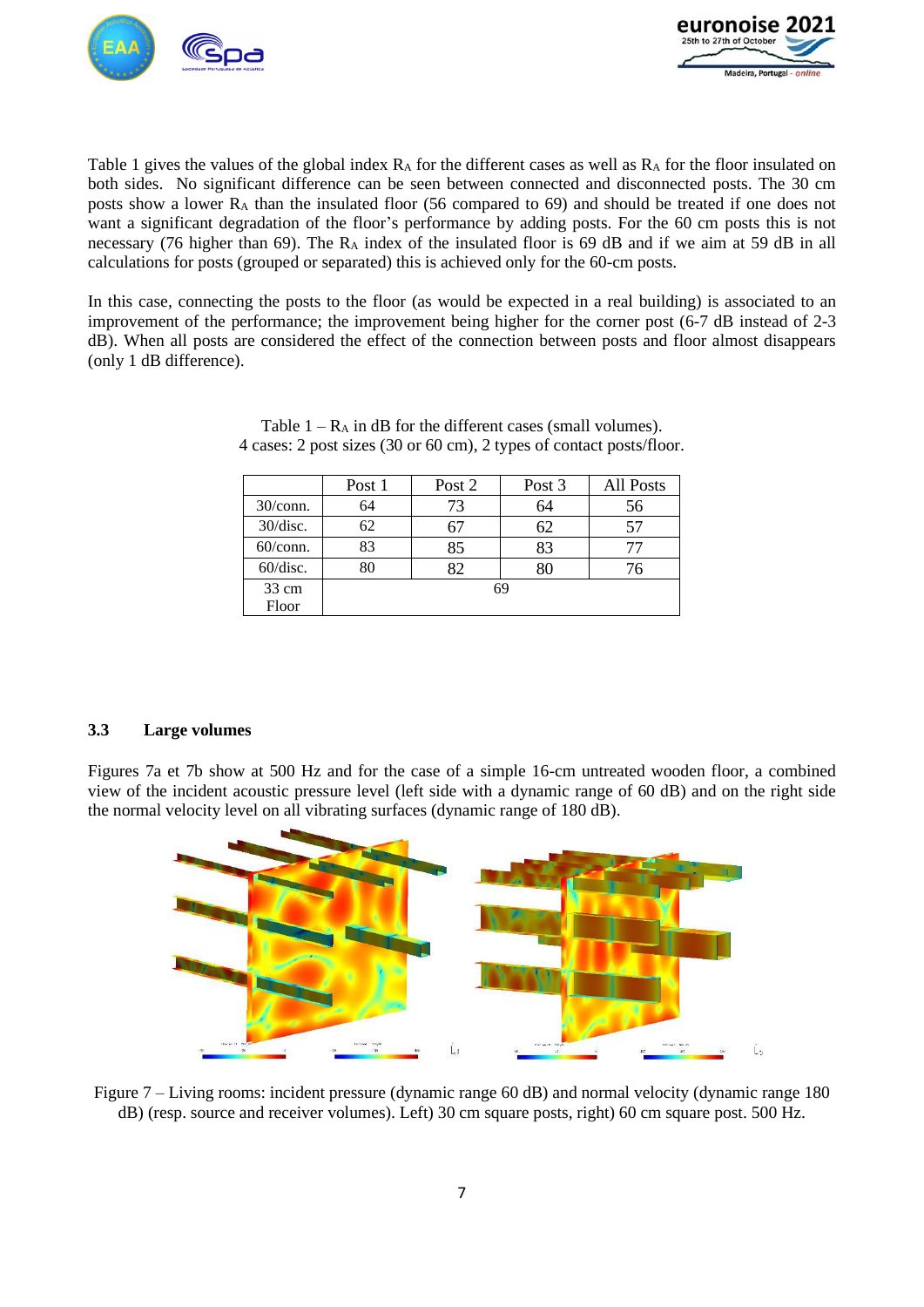



Figure 8 shows the R spectra: measured for a 33 cm insulated floor without posts (\*), for the simple 16 cm bare floor (posts insulated) (o), and for the 6 bare posts assuming no transmission by the floor. In this second case (larger volume and 6 posts instead of 3) Figure 8 shows for the 4 configurations lower values of R for the posts compared to the floor indicating the need to insulate the posts especially for the 30 cm posts if one does not want to degrade the efficiency of the floor.



Figure 8 – Transmission Loss R in dB for the large volumes. Two post sizes, two types of floor/posts contact.

Figure 9 shows the contribution of the 6 posts. For each computation, all posts are insulated except the post considered. For the smaller posts, the transmission loss is mostly similar for all posts above 500 Hz. The influence of the posts' position is therefore not significative. The result for post 6, inside the room, is not different from the results for the other 5 posts on the facades. Post 3 (the corner post), again, shows the highest transmission loss.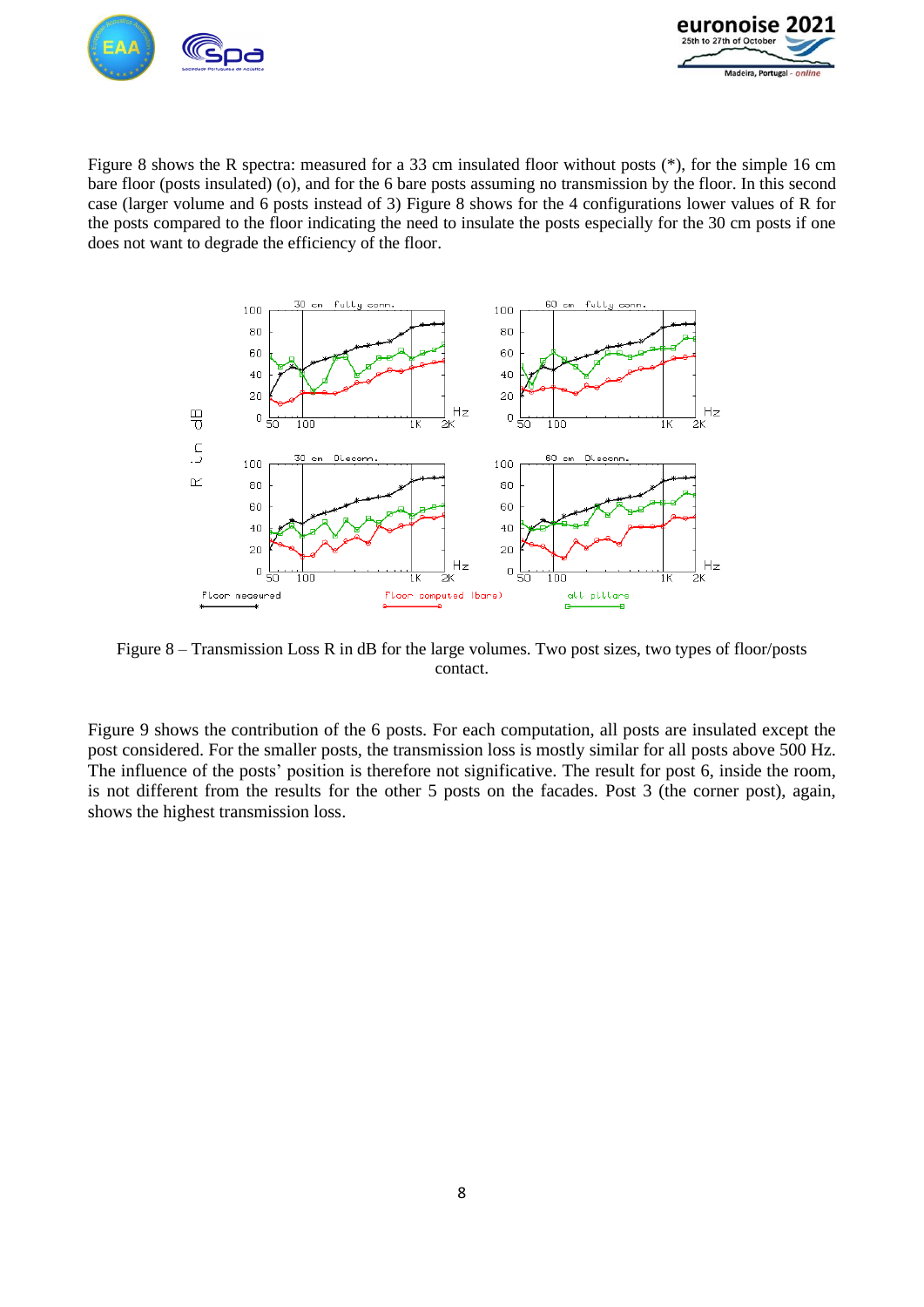





Figure 9 – Large volumes: contribution of the 6 posts (see Figure 2).

Table 2 gives the values of the global index  $R_A$  for the different cases as well as  $R_A$  for the insulated floor. For the 30 cm posts the value of  $R_A$  with all posts is much less (19 dB) to the value of  $R_A$  for the floor. For the wider posts (60 cm x 60 cm) the difference is still 10 dB.

For the 30 cm post, leaving even only one post bare leads to values lower than the 69 dB of the floor. So, in this case all posts should be insulated if one does not want to significantly degrade the performance of the insulated floor. For the 60 cm posts the objective of 59 dB is reached one might eventually leave the central post (or any other) bare. The  $R_A$  index of the insulated floor is 69 dB and if we aim at 59 dB in all calculations for posts (grouped or separated) this is achieved only for the 60-m posts.

In this case, connecting the posts to the floor (as would be expected in a real building) is associated in general to decrease of the performance; the decrease being higher for the 30 cm middle post (7 dB for 30 cm post 6). This decrease is lower for the 60 cm posts; no difference is obtained between connected or disconnected 60 cm middle post (post 6). The difference in behaviour associated to the posts and floor connection, between the small and large volumes is related to the size of the floor. Note that again when all posts are considered the effect of the connection between posts and floor disappears.

|            | Post 1 | Post 2 | Post 3 | Post 4 | Post 5 | Post 6 | All Posts |
|------------|--------|--------|--------|--------|--------|--------|-----------|
| $30/c$ onn | 62     | 64     | 69     | 64     | 66     | 64     | 50        |
| 30/disc    | 58     | 59     | 67     | 59     | 61     | 57     | 50        |
| $60$ /conn | 69     | 68     | 78     | 74     | 73     | 65     | 59        |
| 60/disc    | 67     | 65     | 74     | 71     | 71     | 65     | 59        |
| 33 cm      |        |        |        | 69     |        |        |           |
| Floor      |        |        |        |        |        |        |           |

Table  $2 - R_A$  in dB for the different cases (large volumes). 4 cases: 2 post sizes (30 or 60 cm), 2 types of contact posts/floor.